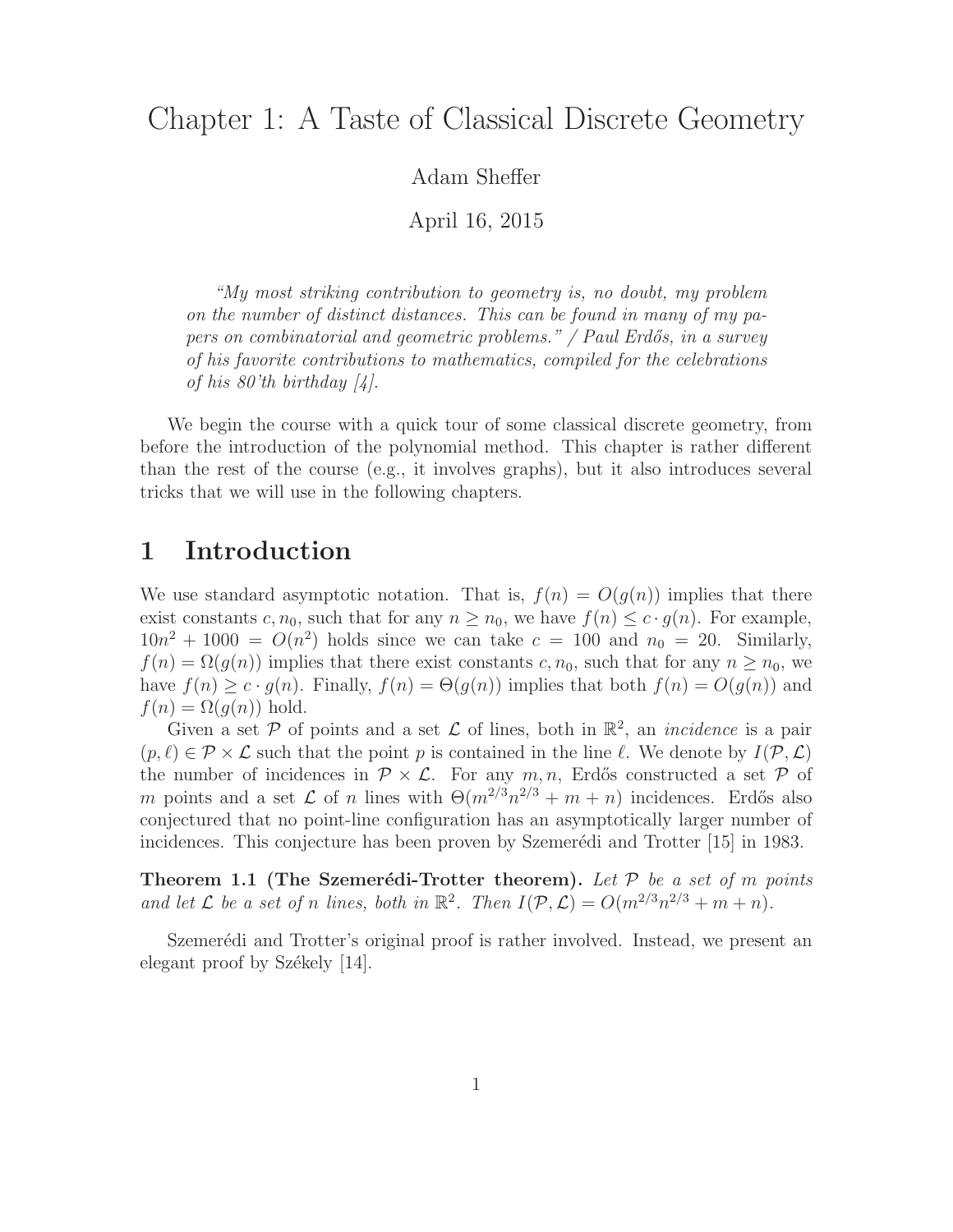## 2 The crossing lemma

The crossing number of a graph  $G = (V, E)$ , denoted  $cr(G)$ , is the smallest integer k such that we can draw G with k edge crossings. Figure  $1(a)$  depicts a drawing of  $K_5$  with a single crossing (where the *complete graph*  $K_m$  has m vertices and an edge between every two vertices). Since it is known that  $K_5$  cannot be drawn without crossings, we have  $cr(K_5) = 1$ . Given a graph a graph  $G = (V, E)$ , we are interested in a lower bound for  $cr(G)$  with respect to |V| and |E|.



Figure 1: (a) A drawing of  $K_5$  with a single crossing. (b) Two bounded faces and one unbounded.

We consider a connected graph  $G = (V, E)$  with v vertices, e edges, and  $cr(G) = 0$ (that is, a *planar graph*). More specifically, we consider a drawing of  $G$  in the plane with no crossings. The *faces* of this drawing are two-dimensional maximal connected regions that are bounded by the edges (including one outer, infinitely large region; e.g., see Figure 1(b)). Denote by f the number of faces in the drawing of G. According to Euler's formula (also known as Euler's polyhedron formula), we have

$$
v + f = e + 2.\tag{1}
$$

The formula does not hold for graphs that are not connected.

Every edge is either on the boundary of two faces or has both of its sides on the boundary of the same face. Moreover, the boundary of every face of G consists of at least three edges. Thus, we have  $2e \geq 3f$ . Plugging this into (1) yields

$$
e = v + f - 2 \le v + \frac{2e}{3} - 2.
$$

That is, for any graph  $G = (V, E)$  with  $cr(G) = 0$ , we have

$$
|E| \le 3|V| - 6.\tag{2}
$$

This leads to our first lower bound on  $cr(G)$ .

**Lemma 2.1.** For any graph  $G = (V, E)$ , we have  $\text{cr}(G) > |E| - 3|V| + 6$ .

*Proof.* Consider a drawing of G in the plane that minimizes the number of crossings. Let  $E' \subset E$  be a maximum subset of the edges such that no two edges of E' intersect in the drawing. By (2), we have  $|E'| \leq 3|V| - 6$ . Since every edge of  $E \setminus E'$  intersects at least one edge of E', and since  $|E \setminus E'| \ge |E|-3|V|+6$ , there are at least  $|E|-3|V|+6$ crossings in the drawing.

 $1$ This is also valid for non-connected graphs, since the number of edges in Euler's formula decreases when the graph is not connected.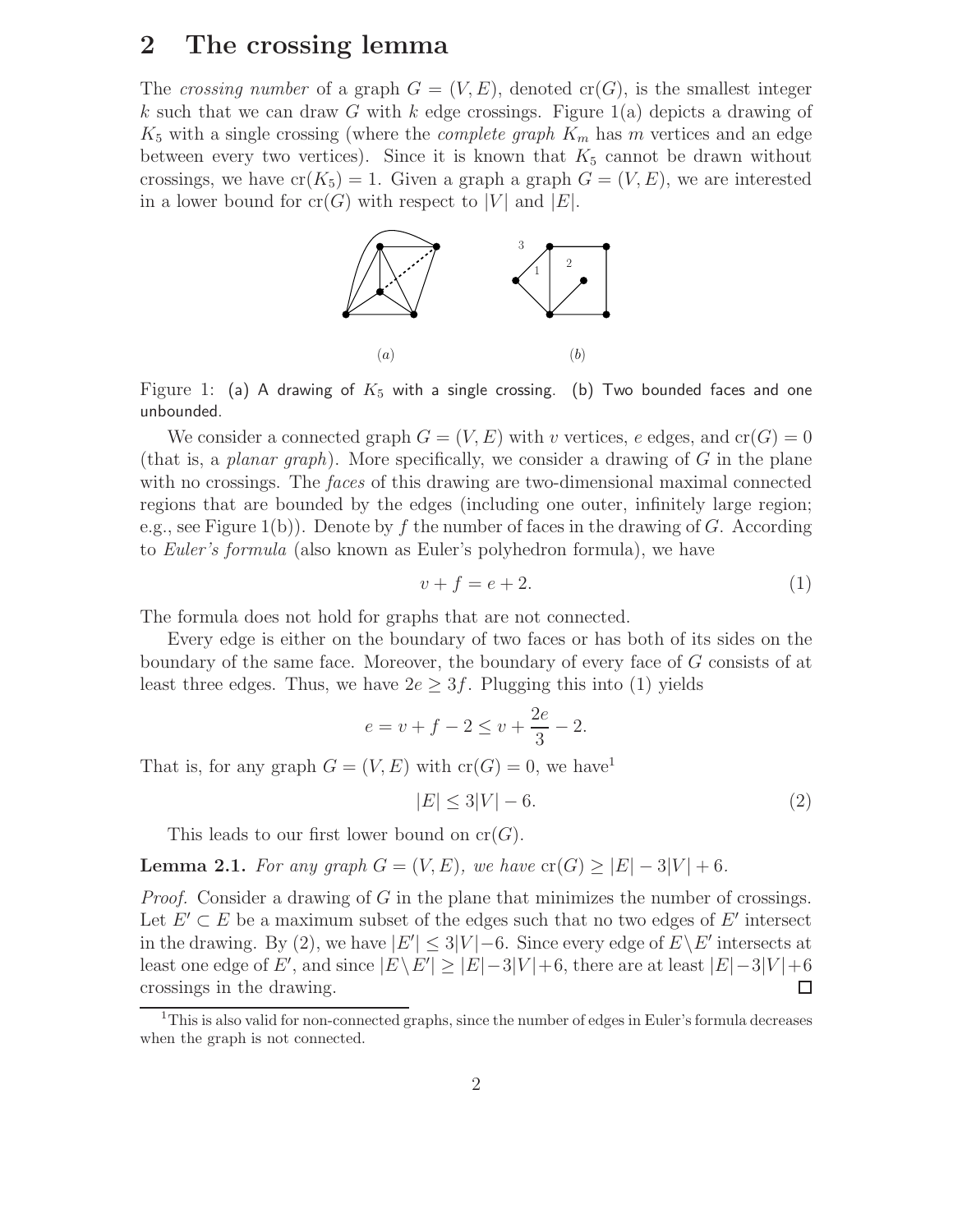Since  $K_5$  has five vertices and ten edges, Lemma 2.1 yields the correct value  $cr(K_5) = 1$ . However, in general the bound of the lemma is rather weak. For example, it is known that  $cr(K_n) = \Theta(n^4)$  while Lemma 2.1 implies only  $cr(K_n) = \Omega(n^2)$ . We now amplify the lower bound of Lemma 2.1 by combining it with a probabilistic argument.

**Lemma 2.2 (The crossing lemma).** Let  $G = (V, E)$  be a graph with  $|E| \ge 4|V|$ . Then  $\mathrm{cr}(G) = \Omega (|E|^3 / |V|^2).$ 

*Proof.* Consider a drawing of G with  $cr(G)$  crossings. Set  $p = \frac{4|V|}{|E|}$  $\frac{E[V]}{|E|}$ , and notice that by the assumption we have  $0 < p \leq 1$ . We remove every vertex of V from the drawing with probability  $1 - p$  (together with the edges that are adjacent to it). Let  $G' = (V', E')$  denote the resulting subgraph, and let c' denote the number of crossings that remain in the drawing.

To avoid confusion with the set  $E$ , we denote expectation of a random variable as  $\mathbb{E}[\cdot]$ . Since every vertex remains with probability p, we have  $\mathbb{E}[|V'|] = p|V|$ . Since every edge remains if and only if its two endpoints remain, we have  $\mathbb{E}[|E'|] = p^2 |E|$ . Finally, since each crossing remains if and only if the two corresponding edges remain, we have  $\mathbb{E}[c'] = p^4 \text{cr}(G)$ . By linearity of expectation

$$
\mathbb{E}[c'-|E'| + 3|V'|] = p^4 \operatorname{cr}(G) - p^2|E| + 3p|V|
$$
  
= 
$$
\frac{4^4|V|^4}{|E|^4} \operatorname{cr}(G) - \frac{4^2|V|^2}{|E|^2} \cdot |E| + \frac{4|V|}{|E|} \cdot 3|V|
$$
  
= 
$$
\frac{4^4|V|^4}{|E|^4} \operatorname{cr}(G) - \frac{4|V|^2}{|E|}.
$$
 (3)

Since this is the expected value, there exists a subgraph  $G^* = (V^*, E^*)$  with  $c^*$ crossings remaining from the drawing of  $G$ , such that

$$
c^* - |E^*| + 3|V^*| \le \frac{4^4|V|^4}{|E|^4} \text{cr}(G) - \frac{4|V|^2}{|E|}.
$$

By Lemma 2.1, we have  $c^* \geq |E^*| - 3|V^*| + 6$ . Combining this with (3) implies

.

 $\Box$ 

$$
0 < 6 \le c^* - |E^*| + 3|V^*| \le \frac{4^4|V|^4}{|E|^4} \operatorname{cr}(G) - \frac{4|V|^2}{|E|}
$$

Tidying up this inequality yields the bound asserted in the lemma.

It can be easily checked that the bound of Lemma 2.2 indeed implies  $cr(K_n)$  =  $\Omega(n^4)$ . This lemma was originally derived in [1, 8].

#### 3 Szemerédi-Trotter via the crossing lemma

We are now ready to prove Theorem 1.1. To help the reader, we first repeat the statement of the theorem.

**Theorem 1.1.** Let  $P$  be a set of m points and let  $\mathcal L$  be a set of n lines, both in  $\mathbb R^2$ . Then  $I(\mathcal{P}, \mathcal{L}) = O(m^{2/3}n^{2/3} + m + n).$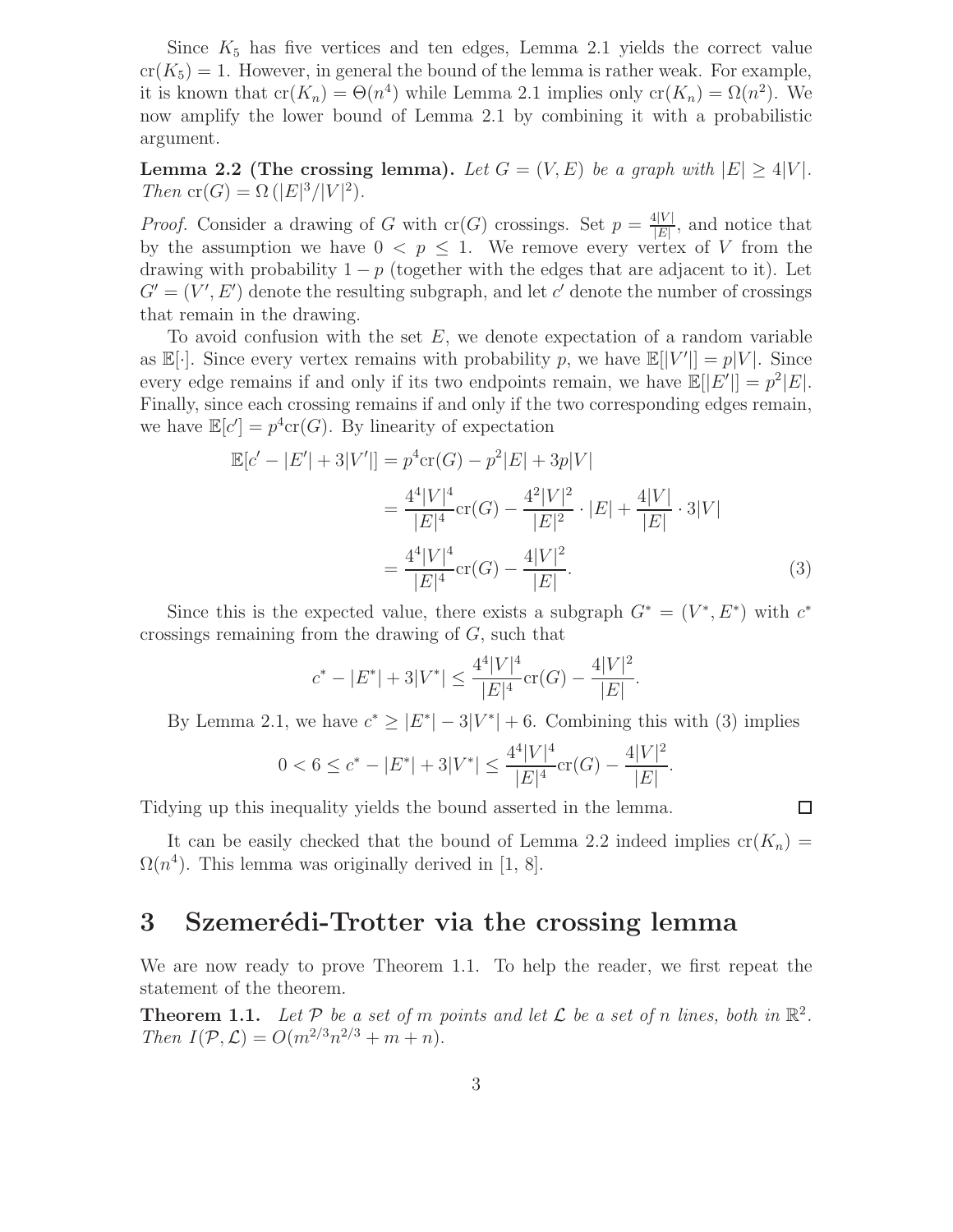*Proof.* We write  $\mathcal{L} = \{\ell_1, \ldots, \ell_n\}$  and denote by  $m_i$  the number of points of  $\mathcal{P}$  that are on  $\ell_i$ . Notice that  $I(\mathcal{P}, \mathcal{L}) = \sum_{i=1}^n m_i$ . We may remove any line  $\ell_i$  that satisfies  $m_i = 0$ , since this would have no effect on the number of incidences.

We build a graph  $G = (V, E)$  as follows. Every vertex of V corresponds to a point of P. For  $v, u \in V$ , we have  $(v, u) \in E$  if v and u correspond to consecutive points along one of the lines of  $\mathcal L$ . Notice that  $\ell_i$  corresponds to exactly  $m_i - 1$  edges of E. Thus, we have  $|V| = m$  and  $|E| = \sum_{i=1}^{n} (m_i - 1) = I(\mathcal{P}, \mathcal{L}) - n$ .

If  $|E| < 4|V|$ , then we immediately have  $I(\mathcal{P}, \mathcal{L}) = O(m+n)$ , as required. If  $|E| \geq 4|V|$ , then by Lemma 2.2 we have

$$
\operatorname{cr}(G) = \Omega\left(\frac{(I(\mathcal{P}, \mathcal{L}) - n)^3}{m^2}\right). \tag{4}
$$

 $\Box$ 

We next draw G according to the point-line configuration — every vertex is at the corresponding point and every edge is the corresponding line segment. Since every crossing in the drawing corresponds to an intersection of two lines of  $\mathcal{L}$ , and since every two lines intersect at most once, we have  $\operatorname{cr}(G) \leq {n \choose 2}$  $\binom{n}{2} = O(n^2)$ . Combining this with (4) implies

$$
\frac{(I(\mathcal{P}, \mathcal{L}) - n)^3}{m^2} = O(n^2).
$$

Rearranging this equation yields  $I(\mathcal{P}, \mathcal{L}) = O(m^{2/3}n^{2/3} + n)$ , as asserted.

In the proof of Theorem 1.1 we used a common combinatorial method called *double* counting. The method is based on counting some quantity in two different ways, to obtain new information about a different quantity. In the above proof we counted the number of crossings in two different ways, and by comparing these two bounds we obtained a bound for the number of incidences. We will encounter this technique rather frequently in this course.

## 4 The unit distances problem

The *unit distances problem* is one of the main open problems of discrete geometry. Although it has proven to be extremely difficult to solve, this problem is very easy to state: How many pairs of points in a planar set of  $n$  points could be at unit distance from each other? We denote the maximum number of such pairs as  $u(n)$ . By taking a set of n points equally spaced on a line, we immediately obtain  $u(n) \geq n-1$ . Erdős [3] introduced the problem in 1946 and derived the bounds  $u(n) = O(n^{3/2})$  and  $u(n) =$  $\Omega(n^{1+c/\log\log n})$  (for some constant c). Even though this is such a central problem in discrete geometry, in over seven decades the lower bound was never improved and the upper bound was improved only once. The bound  $u(n) = O(n^{4/3})$  was derived by Spencer, Szemerédi, and Trotter [13] in 1984.

Consider a set  $\mathcal{P} \subset \mathbb{R}^2$  of n points such that the number of unit distances between pairs of points of  $P$  is  $u(n)$ . We draw a unit circle (i.e., a circle of radius one) around each point of P, and denote the set of these n circles as C. Every two points  $p, q \in \mathcal{P}$ that determine a unit distance correspond to two incidences in  $\mathcal{P} \times \mathcal{C}$  — the circle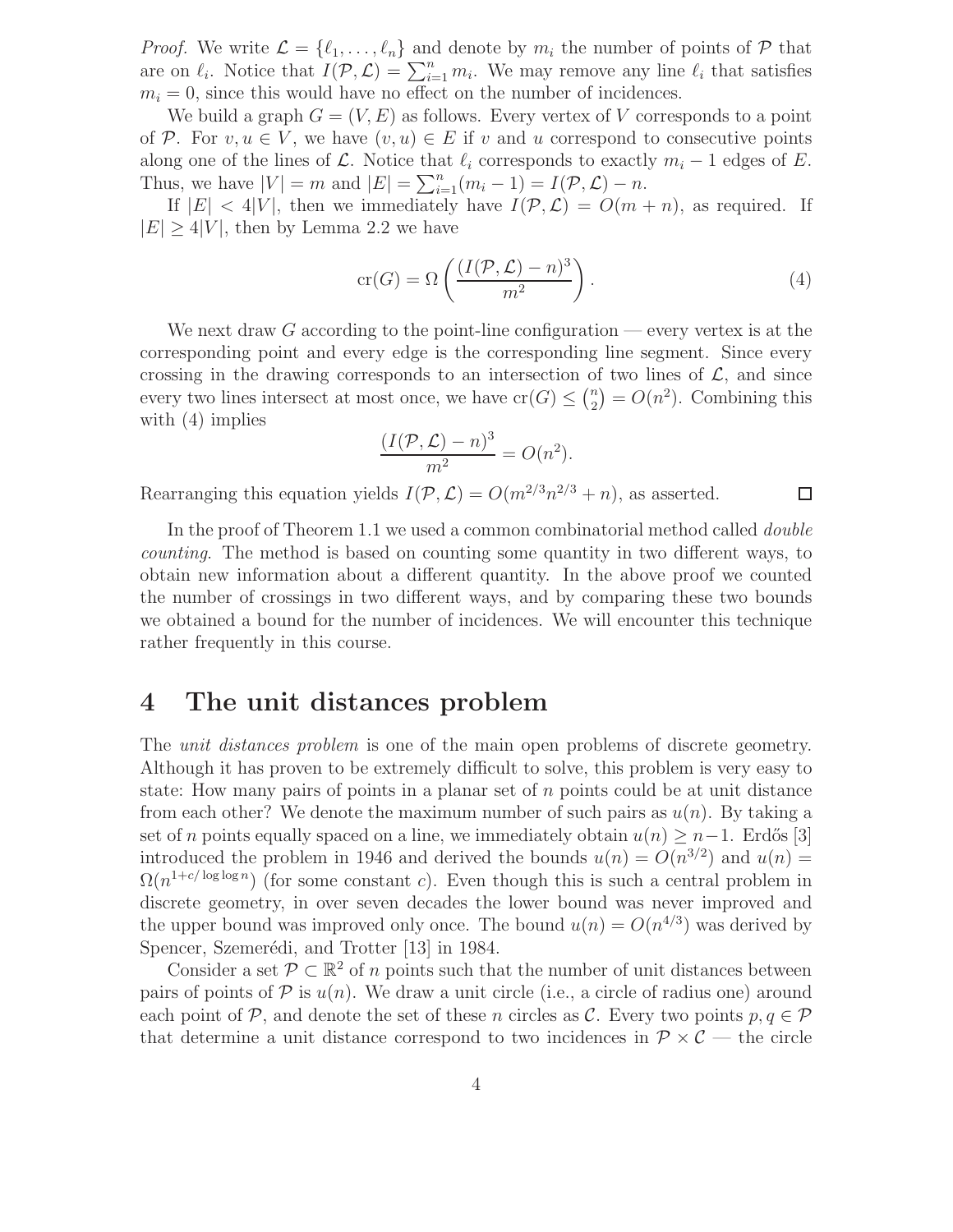around p is incident to q and vice versa. Thus, to bound  $u(n)$  it suffices to bound the maximum number of incidences between  $n$  points and  $n$  unit circles (it is not hard to show that the two expressions are in fact asymptotically equivalent).

**Theorem 4.1.** Let  $P$  be a set of n points and let  $C$  be a set of n unit circles, both in  $\mathbb{R}^2$ . Then  $I(\mathcal{P}, \mathcal{C}) = O(n^{4/3})$ .

Notice that the theorem immediately implies the best known bound  $u(n)$  $O(n^{4/3})$ .

*Proof.* We imitate the proof of Theorem 1.1. We write  $\mathcal{C} = \{c_1, \ldots, c_n\}$  and denote by  $m_i$  the number of points of P that are on  $c_i$ . Notice that  $I(\mathcal{P}, \mathcal{C}) = \sum_{i=1}^n m_i$ . We may remove any circle  $c_i$  that satisfies  $m_i < 3$ , since these circles yield at most  $2n$ incidences.

We build a graph  $G = (V, E)$  as follows. Every vertex of V corresponds to a point of P. For  $v, u \in V$ , we have  $(v, u) \in E$  if v and u are consecutive points along at least one of the circles of  $\mathcal C$ . Notice that  $c_i$  corresponds to exactly  $m_i$  edges of  $E$ , and that every edge originates from at most two unit circles. Thus, we have  $|V| = n$  and  $|E| \geq \sum_{i=1}^n m_i/2 = I(\mathcal{P}, \mathcal{C})/2.$ 

If  $|E| < 4|V|$ , then we immediately have  $I(\mathcal{P}, \mathcal{C}) = O(n)$ , as required. If  $|E| \ge$  $4|V|$ , then by Lemma 2.2 we have

$$
\operatorname{cr}(G) = \Omega\left(\frac{I(\mathcal{P}, \mathcal{C})^3}{n^2}\right). \tag{5}
$$

 $\Box$ 

We next draw G according to the point-circle configuration — every vertex is at the corresponding point and every edge is the corresponding circle arc. Since every crossing in the drawing corresponds to an intersection of two circles of  $\mathcal{C}$ , and since every two circles intersect at most twice, we have  $\operatorname{cr}(G) \leq 2{n \choose 2}$  $\binom{n}{2} = O(n^2)$ . Combining this with (5) implies

$$
\frac{I(\mathcal{P}, \mathcal{C})^3}{n^2} = O(n^2).
$$

Rearranging this equation yields  $I(\mathcal{P}, \mathcal{C}) = O(n^{4/3})$ , as asserted.

The common belief seems to be that the following conjecture holds.

Conjecture 4.2.  $u(n) = O(n^{1+\epsilon})$  for any  $\varepsilon > 0$ .

### 5 The distinct distances problem

The *distinct distances* problem can be considered as the "twin" problem of the unit distances problem, and it was introduced in the same 1946 paper of Erdős [3]. The question asks for the minimum number of distinct distances that can be determined by a set of  $n$  points in the plane (that is, we consider the minimum cardinality of the set of distances that are determined by at least one pair of points). We denote this quantity as  $d(n)$ .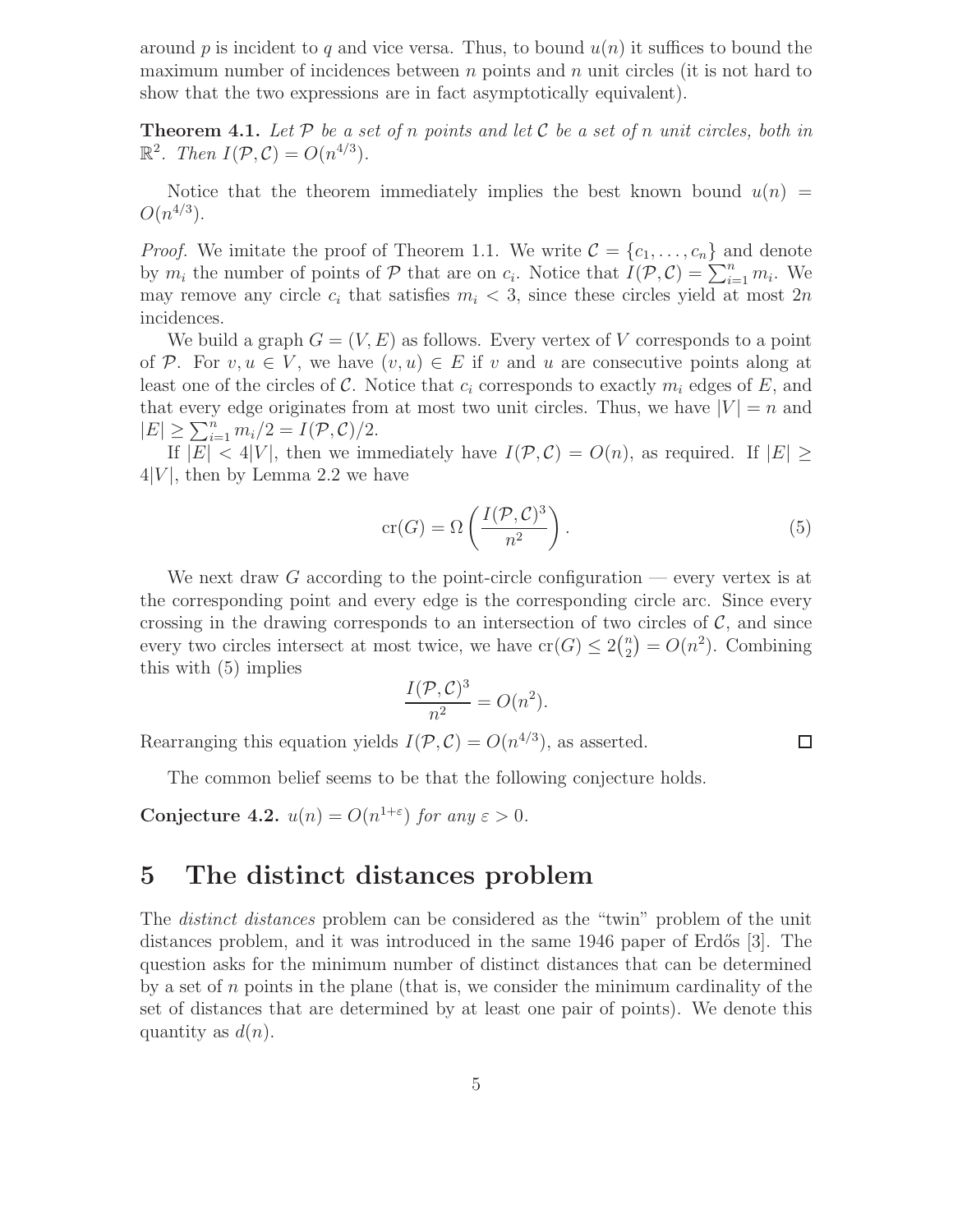It can be easily verified that a set of  $n$  points that are equally spaced on a line determines  $n-1$  distinct distances. Thus, we have  $d(n) \leq n-1$ . A better bound was already in Erdős' original paper. Specifically, Erdős considered a  $\sqrt{n} \times \sqrt{n}$  integer lattice. The number of distances that are determined by this set is an immediate corollary of a result from number theory.

**Theorem 5.1. (Landau and Ramanujan [2, 7])** The number of positive integers smaller than n that are the sum of two squares is  $\Theta(n/\sqrt{\log n})$ .

Every distance in the  $\sqrt{n} \times \sqrt{n}$  integer lattice is the square root of a sum of two squares between 0 and  $n$ . Thus, Theorem 5.1 implies that the number of distinct distances in this case is  $\Theta(n/\sqrt{\log n})$ .

Theorem 5.2 (Erdős 1946).  $d(n) = O(n/\sqrt{\log n})$ .

For the lower bound on  $d(n)$ , we begin by deriving Erdős' original bound (although with a different proof).

Claim 5.3.  $d(n) = \Omega(n^{1/2})$ .

*Proof.* Consider an *n* point set  $P$  and two points  $v, u \in P$ . Let  $d_v$  denote the number of distinct distances between v and  $\mathcal{P} \setminus \{v\}$ . Notice that the points of  $\mathcal{P} \setminus v$  are contained in  $d_v$  circles that are centered at v. We denote this set of circles as  $\mathcal{C}_v$ . We define  $d_u$  and  $\mathcal{C}_u$  symmetrically. Each of the  $n-2$  points of  $\mathcal{P} \setminus \{v, u\}$  is contained in the intersection of a circle of  $\mathcal{C}_v$  and a circle of  $\mathcal{C}_u$ . Since the number of such intersections is at most  $2|\mathcal{C}_v||\mathcal{C}_u| = 2d_vd_u$ , we have  $2d_vd_u \geq n-2$ , which in turn<br>implies  $\max\{d_v, d_u\} = \Omega(n^{1/2})$ . (An example is depicted in Figure 2.) implies max $\{d_v, d_u\} = \Omega(n^{1/2})$ . (An example is depicted in Figure 2.)



Figure 2: The points of  $\mathcal{P} \setminus \{v, u\}$  are contained in the intersections of  $\mathcal{C}_v$  and  $\mathcal{C}_u$ .

We now derive an improved bound by using incidences. This bound was originally derived by Moser [9] in 1952, by using a different argument.

Claim 5.4.  $d(n) = \Omega(n^{2/3})$ .

*Proof.* Consider an n point set  $P$  that determines d distinct distances, and denote these distances as  $D = \{\delta_1, \ldots, \delta_d\}$ . Let C denote the set of nd circles with a center in  $P$  and a radius in D. The claim is proved by double counting  $I(P, C)$ .

For every point  $v \in \mathcal{P}$ , the points of  $\mathcal{P} \setminus \{v\}$  are contained in the d circles of C centered at v. Thus,  $I(\mathcal{P}, \mathcal{C}) = n(n-1)$ .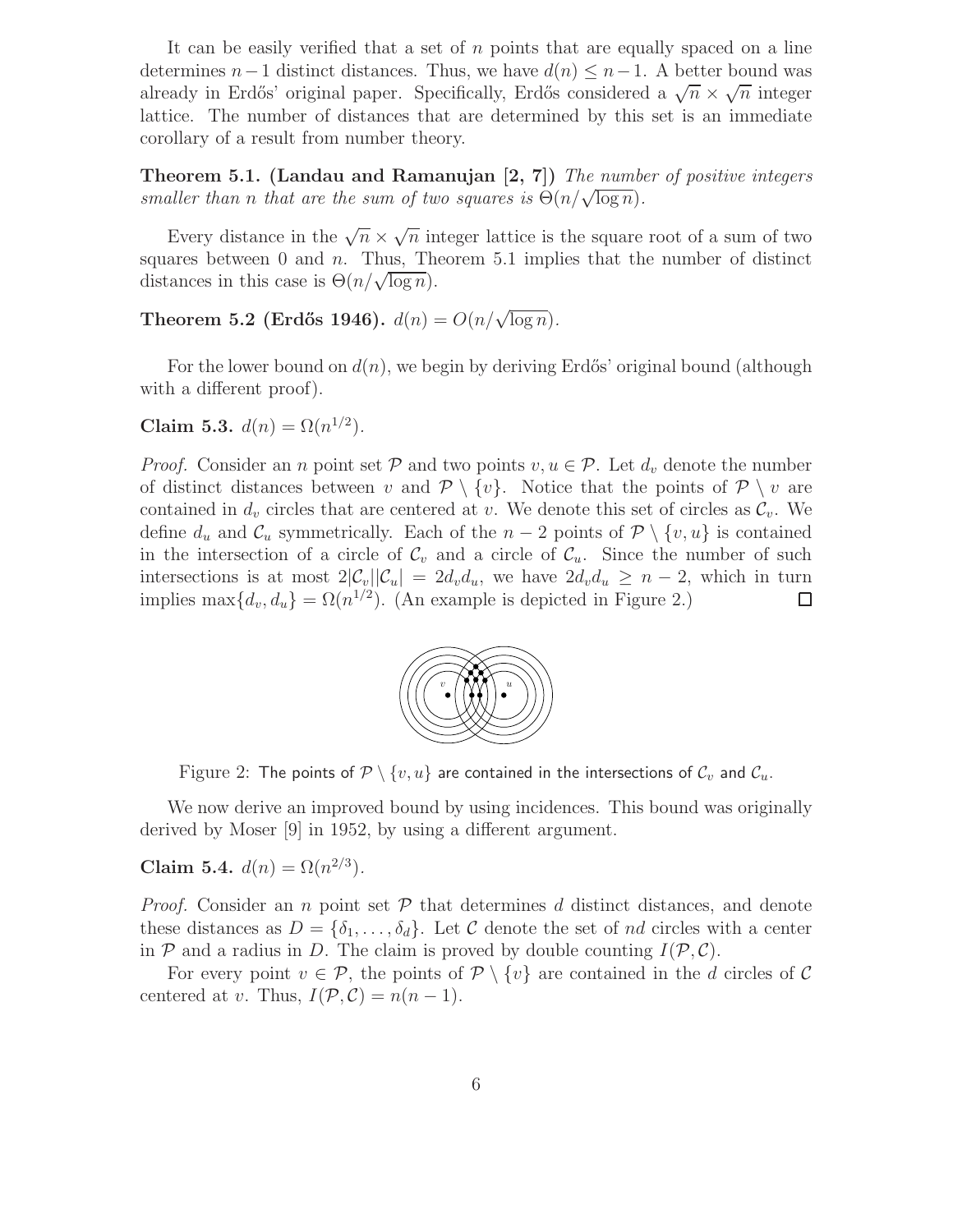Next, let  $\mathcal{C}_i$  denote the subset of circles of C with radius  $\delta_i$ . By Theorem 4.1, we have  $I(\mathcal{P}, \mathcal{C}_i) = O(n^{4/3})$  (notice that Theorem 4.1 is valid as long as all of the circles have the same radii). Thus, we have

$$
I(\mathcal{P}, \mathcal{C}) = \sum_{i=1}^{d} I(\mathcal{P}, \mathcal{C}_i) = O(dn^{4/3}).
$$

Combining our two bounds for  $I(\mathcal{P}, \mathcal{C})$  immediately implies the assertion of the m. claim.

A simpler proof of Claim 5.4 is as follows. Each of the  $\binom{n}{2}$  $\binom{n}{2}$  pairs of points determines a distance. By Theorem 4.1 any distance occurs  $O(n^{4/3})$  times, so to cover  $\Theta(n^2)$  pairs there must be  $\Omega(n^{2/3})$  distinct distances. We presented the longer proof since it sheds more light about how to use incidences.

Both proofs show that the distinct distances problem can in some sense be reduced to the unit distances problem. An upper bound of  $u(n) = O(n^{1+c/\log \log n})$  would yield an almost tight bound for  $d(n)$ .

In 2010, Guth and Katz [6] proved the almost tight lower bound  $d(n) = \Omega(n/\log n)$ . Unlike the proof that we saw, this is a "deep" result that requires combining tools from several different fields. One of the peaks of this course will be a proof of this result. Even though the distinct distances problem is solved (up to a gap of  $\sqrt{\log n}$ ), some interesting variants of it are still wide open. A couple of examples:

- The problem is still open in  $\mathbb{R}^d$  for any  $d \geq 3$ . Erdős constructed a set of *n* points in  $\mathbb{R}^d$  that determines  $\Theta(n^{2/d})$  distinct distances, and conjectured that no set determines a smaller number. So far no one managed to apply the polynomial method even for the case of  $\mathbb{R}^3$ .
- In  $\mathbb{R}^2$ , characterizing the *n* point sets that determine  $O(n/\log n)$  distinct distances seems to be a very difficult problem. The past several decades yielded many conjectures but hardly any results concerning this.

For a list of many other related open problems, see [11].

#### 6 A problem about unit area triangles

Before concluding this chapter we briefly mention another problem, which can be considered as one of the many generalizations of the unit distances problem. The question is: What is the maximum number of unit area triangles that have their vertices in a set of *n* points in  $\mathbb{R}^2$ ?

Consider two points  $p, q \in \mathbb{R}^2$  at a distance of d from each other. A key observation is that p and q form a unit area triangle with a third point r if and only if r is on one of the two lines that are parallel to the segment  $pq$  and at a distance of  $2/d$  from this segment (e.g., see Figure  $3(a)$ ). Thus, by taking two parallel lines at a distance of 2 from each other, and placing  $n/2$  points at unit intervals on each, we obtain  $\Theta(n^2)$  unit triangles (e.g., see Figure 3(b)). Erdős and Purdy [5] showed that that a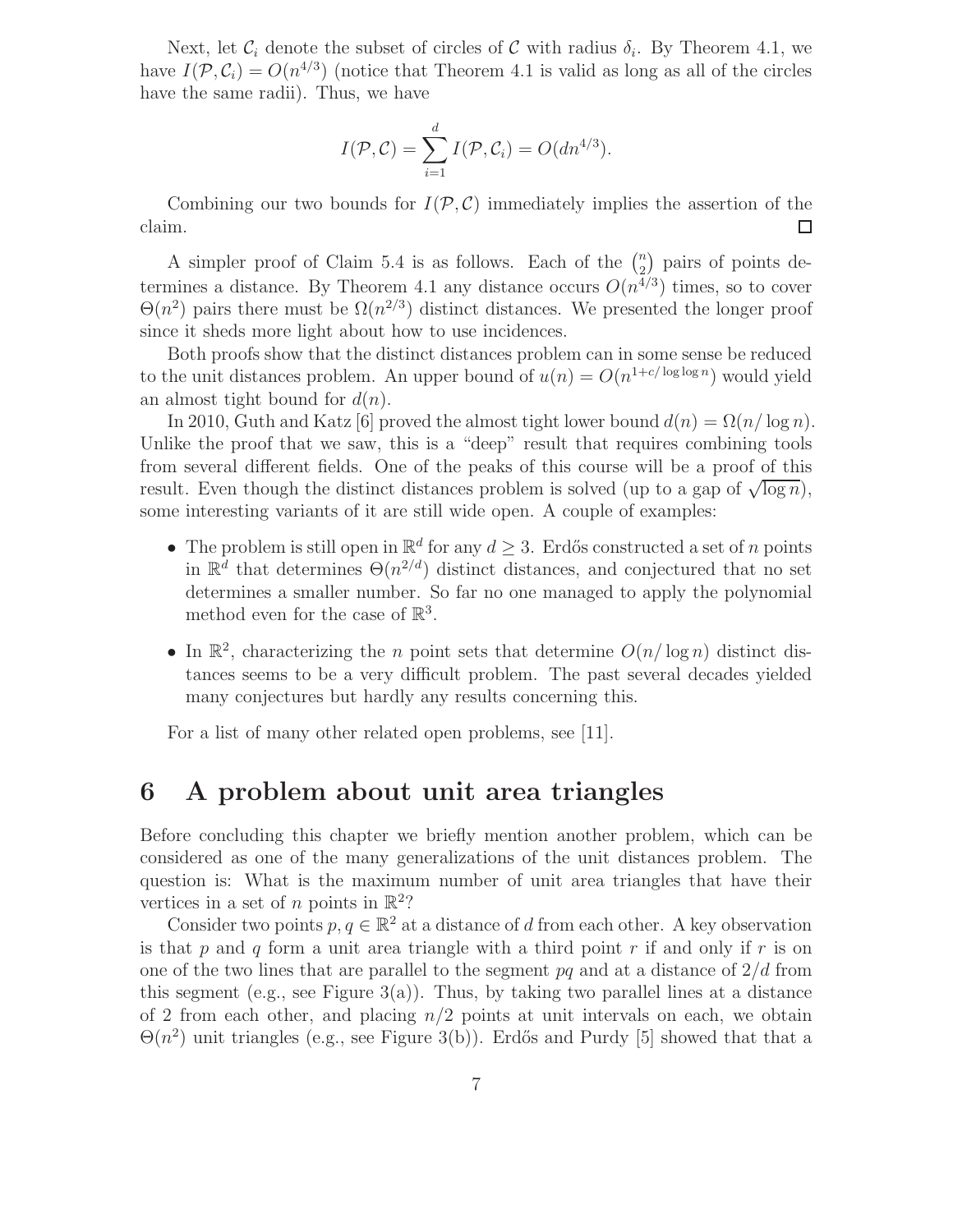$\sqrt{\log n} \times n/\sqrt{\log n}$  section of the integer lattice determines  $\Omega(n^2 \log \log n)$  triangles of the same area.



Figure 3: (a) The points that for a unit triangle with p and q are on two parallel lines. (b) A configuration with  $\Theta(n^2)$  unit triangles.

Claim 6.1 (Pach and Sharir [12]). Every planar set of n points determines  $O(n^{7/3})$ unit triangles.

*Proof.* Consider a set P of n points. For a point  $p \in \mathcal{P}$  we bound the number of unit triangles that are determined by p and two other points of P. For any  $q \in \mathcal{P} \setminus \{p\}$ , we denote by  $d_{pq}$  the distance between p and q, and by  $\ell_{pq}, \ell'_{pq}$  the lines that are parallel to the segment pq and at a distance of  $2/d_{pq}$  from it. We set  $\mathcal{L}_p = {\ell_{pq}, \ell'_{pq} : p, q \in \mathcal{P}}$ . Notice that any line  $\ell_{p,q}$  can originate from at most two points  $q \in \mathcal{P} \setminus \{p\}$ . Thus,  $n-1 \leq |\mathcal{L}_p| \leq 2n-2$ . The number of unit triangles that involve p is at least  $I(\mathcal{P}, \mathcal{L}_p)/2$ . By Theorem 1.1, we have  $I(\mathcal{P}, \mathcal{L}_p) = O(n^{4/3})$ . The assertion of the claim is obtained by summing this bound over every  $p \in \mathcal{P}$ .  $\Box$ 

Recently, Raz and Sharir [10] improved this bound to  $O(n^{20/9})$  by considering incidences with two-dimensional surfaces in  $\mathbb{R}^4$ .

# References

- [1] M. Ajtai, V. Chvátal, M. M. Newborn, and E. Szemerédi, Crossing-free subgraphs, Annals Discrete Math. 12:9–12, 1982.
- [2] B. C. Berndt and R. A. Rankin, Ramanujan: Letters and Commentary, Amer. Math. Soc., Providence, RI, 1995.
- [3] P. Erdős, On sets of distances of n points, Amer. Math. Monthly 53 (1946), 248–250.
- [4] P. Erdős, On some of my favourite theorems, *Combinatorics*, Paul Erdős is  $Eighty$ , Vol. 2 (D. Miklós et al., eds.), Bolyai Society Mathematical Studies 2, Budapest, 1996, 97–132.
- [5] P. Erdős and G. Purdy, Some extremal problems in geometry, *J. Combinat.* Theory 10 (1971), 246–252.
- [6] L. Guth and N.H. Katz, On the Erd˝os distinct distances problem in the plane, Annals Math. 181 (2015), 155–190.